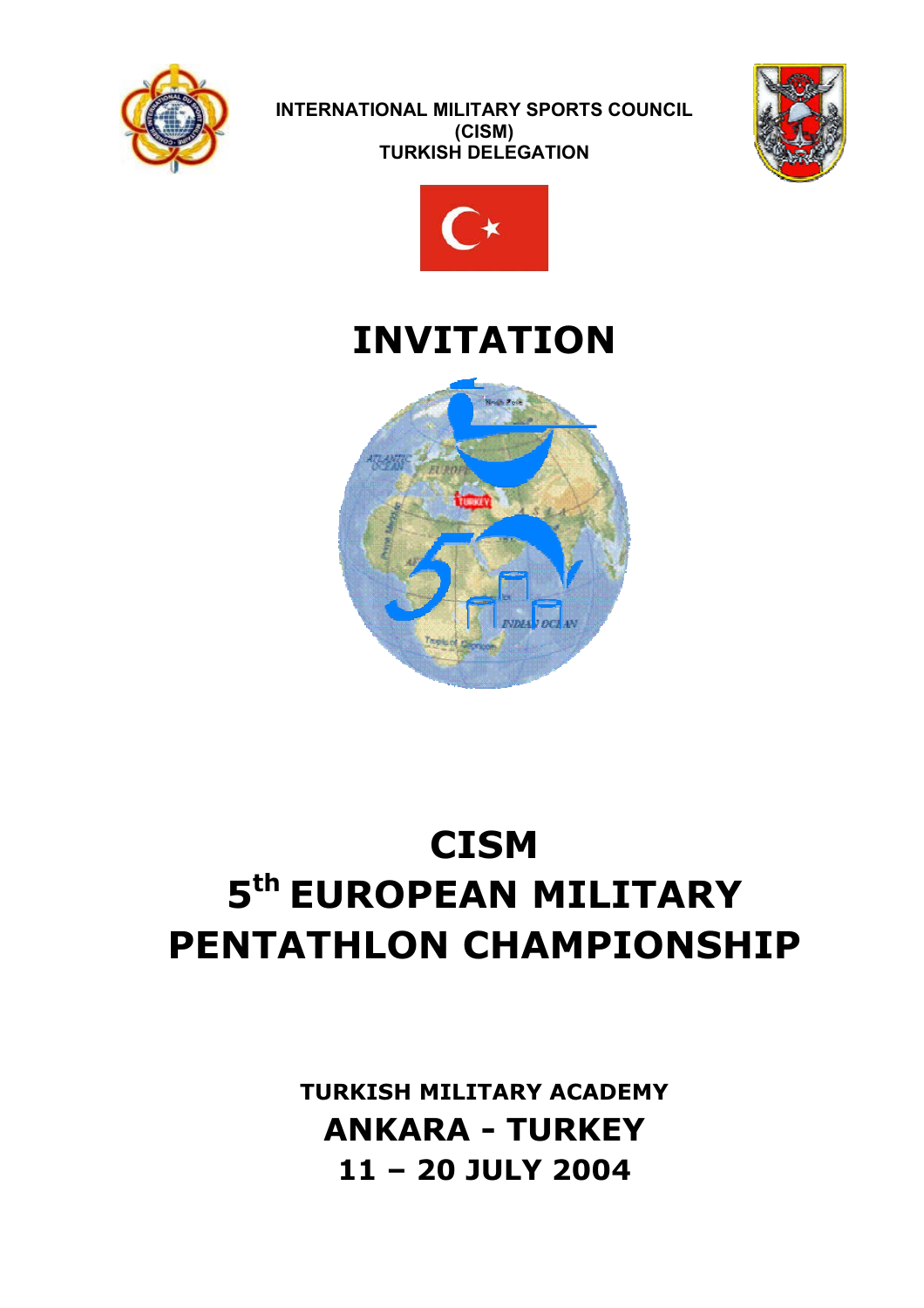

**To:**

The President of CISM The CISM Vice President of Europe The Secretary General of CISM The President, Secretary and Members of the European Military Pentathlon TC Member Nations' Delegations

 The Turkish Delegation to CISM has the honor to invite your mission to participate in the 5<sup>th</sup> European Military Pentathlon Championship to be held by the Turkish Armed Forces at the Military Academy in Ankara between 11-20 July 2004.

Please find enclosed the detailed championship program.

On behalf of the Turkish Delegation to CISM.

Ankara, 18 May 2004

 Hulusi AKAR Major General President of the Organizing Committee

## **Enclosures:**

Nation Delegations invited to CISM, Program, Particular Provisions and General Information Content of the Invitation Form (Annex 1) Final Entry, Including List of Weapons (Annex 2a-2a1, 2b, 2c,3)

**-1-**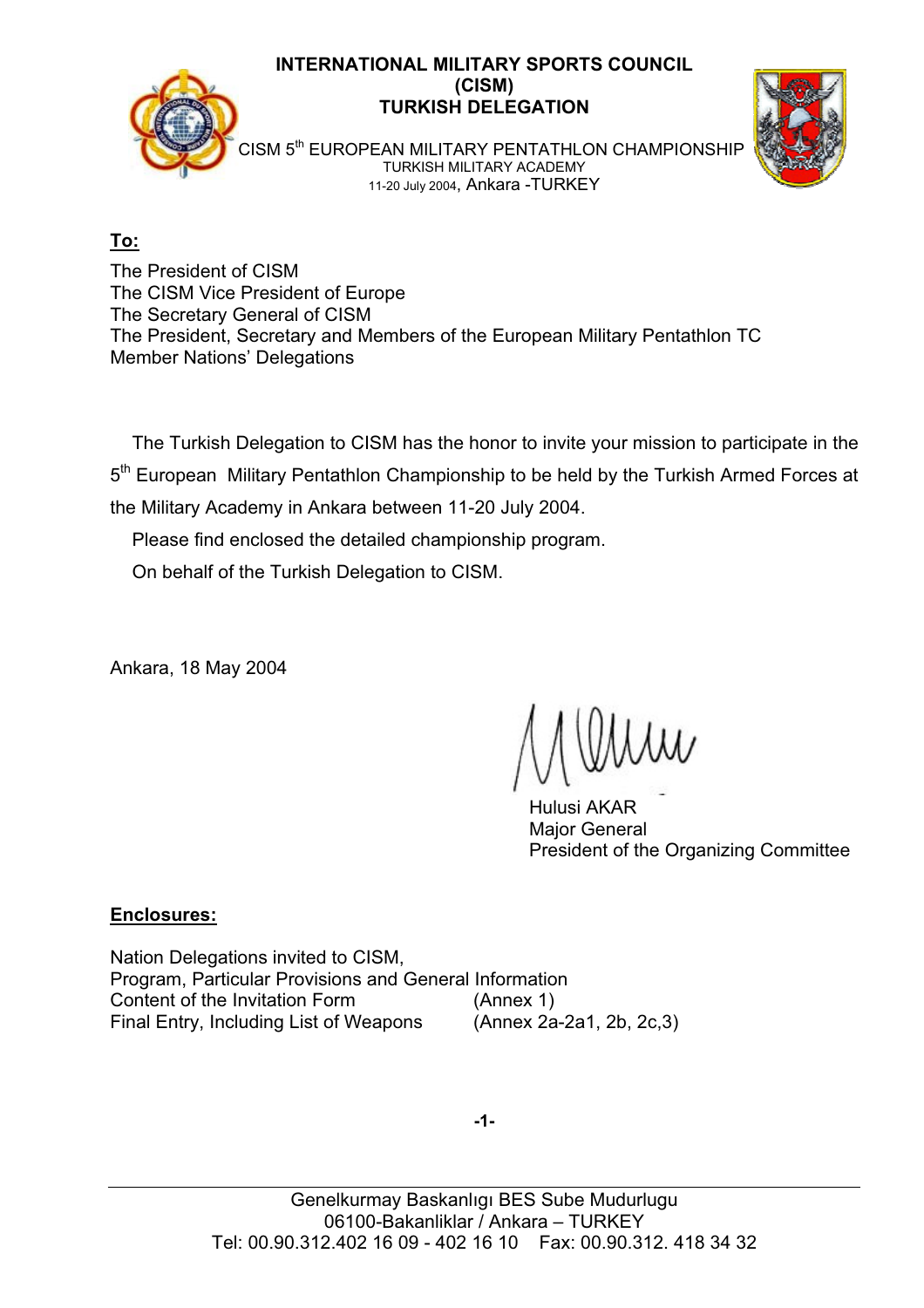



 CISM 5th EUROPEAN MILITARY PENTATHLON CHAMPIONSHIP TURKISH MILITARY ACADEMY 11-20 July 2004, Ankara -TURKEY

#### **1. –PLACE**

The Turkish Military Academy (Kara Harp Okulu Komutanlı÷ı)

ANKARA -TURKEY

#### **2. –DATES**

11-20 July 2004

#### **3. –ADDRESS OF THE ORGANISER**

**Colonel Nevzat VAROL Chief of Turkish Delegation to CISM**  Genelkurmay Baskanlıgı BES Sube Mudurlugu 06100 Bakanliklar – Ankara / TURKEY Tel : ++ 90 312 402 16 09 – 402 16 10

 Fax : ++ 90 312 418 34 32 – 425 08 13 E-mail : Turkishcism@tsk.mil.tr

**Lt.Col. Ahmet GÖKÇEN Organizing Committee in ANKARA**  Kara Harp Okulu BES Grup Baskanlıgı 06654 Bakanliklar – ANKARA / TURKEY

 Tel : ++ 90 312 419 26 65 Fax : ++ 90 312 419 26 65 E-mail : ofesci@kho.edu.tr

**Major Osman FESCI –Member of TC Kara Harp Okulu BES Grup Başkanlığı** 06654 Bakanlıklar – ANKARA / TURKEY

 Tel : ++ 90 312 419 26 65 Fax : ++ 90 312 419 26 65 E-mail : ofesci@kho.edu.tr

**-2-**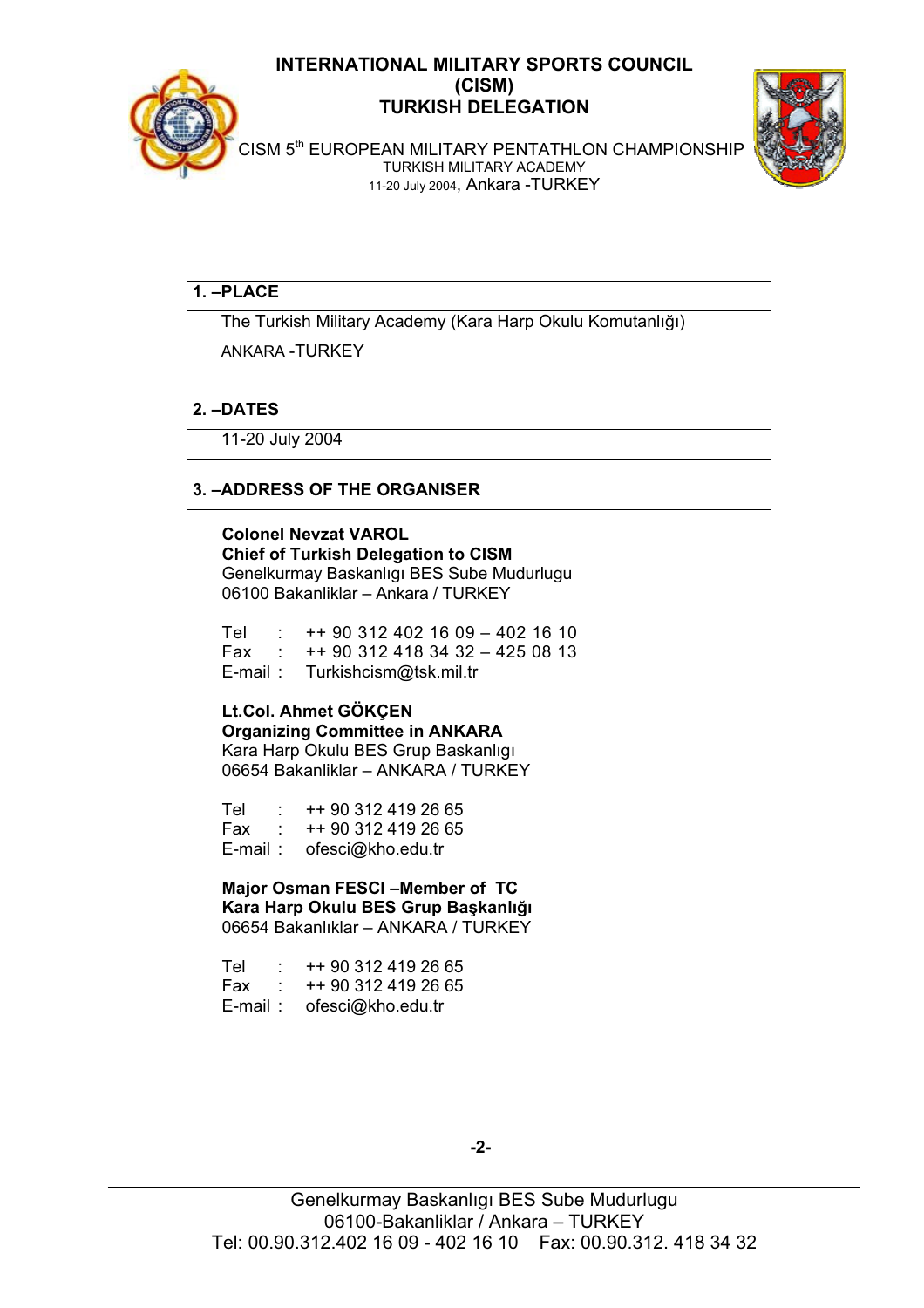



CISM 5<sup>th</sup> EUROPEAN MILITARY PENTATHLON CHAMPIONSHIP TURKISH MILITARY ACADEMY 11-20 July 2004, Ankara -TURKEY

**4.INVITED COUNTRIES (Members Nation Delegations to CISM)** 

| <b>ALBANIA</b>             | <b>INDIA</b> *               |
|----------------------------|------------------------------|
| <b>AUSTRIA</b>             | <b>NETHERLANDS</b>           |
| <b>AZERBAIJAN</b>          | <b>NORWAY</b>                |
| <b>BELARUS</b>             | <b>POLAND</b>                |
| <b>BELGIUM</b>             | <b>ROMANIA</b>               |
| <b>CROATIA.R</b>           | <b>RUSSIA</b>                |
| CZECH R.                   | <b>SLOVENIA</b>              |
| <b>DENMARK</b>             | <b>SPAIN</b>                 |
| <b>ESTONIA</b>             | <b>SWEDEN</b>                |
| <b>FINLAND</b>             | <b>SWITZERLAND</b>           |
| <b>GERMANY</b>             | <b>UKRAINE</b>               |
| <b>ITALY</b>               | <b>UNITED ARAB EMIRATES*</b> |
| <b>LATVIA</b>              |                              |
| <b>LITHUANIA</b>           |                              |
| * Observer (only 1 Person) |                              |

Please find enclosed the detailed program.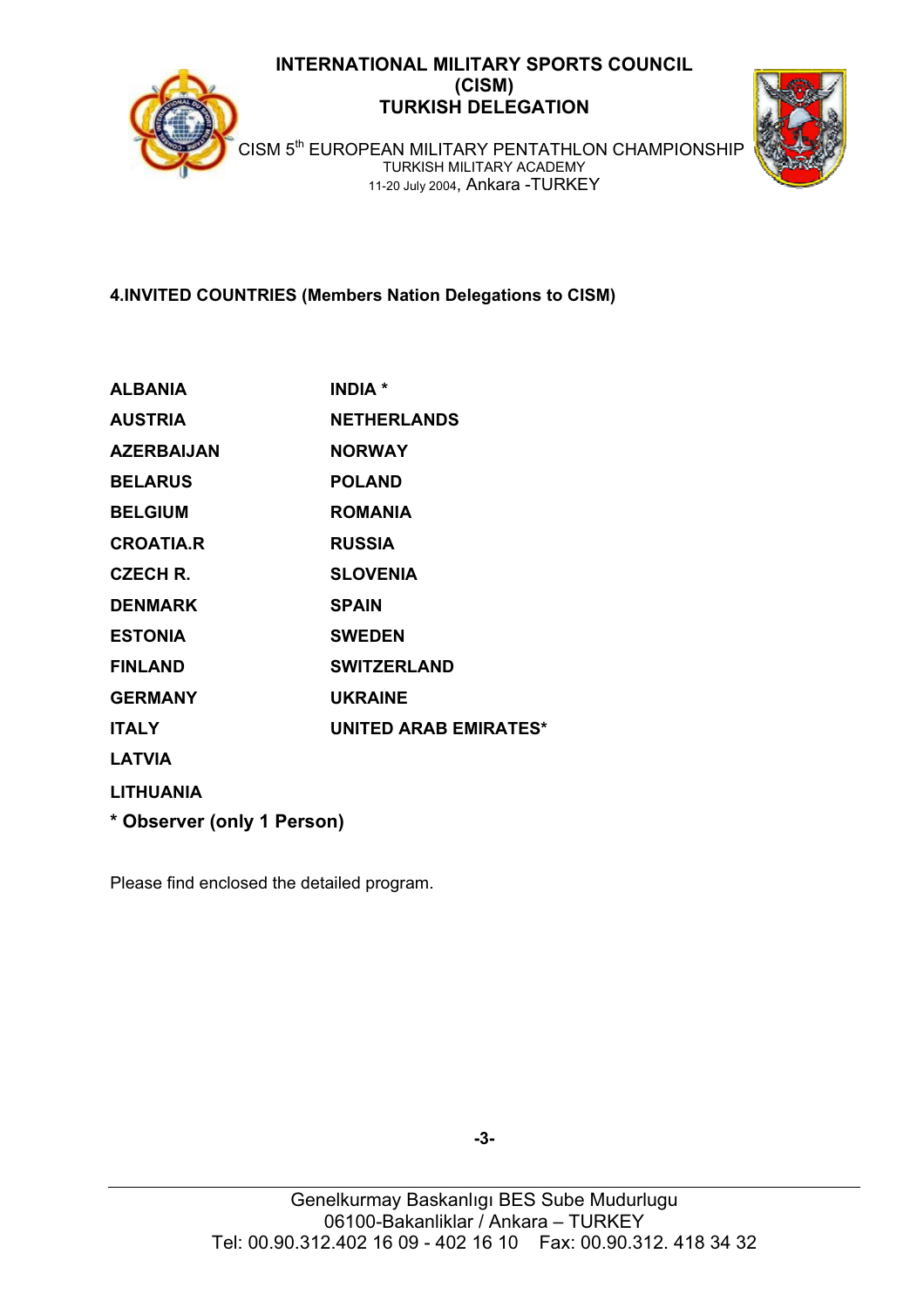



 CISM 5th EUROPEAN MILITARY PENTATHLON CHAMPIONSHIP TURKISH MILITARY ACADEMY 11-20 July 2004, Ankara -TURKEY

#### **5.PROGRAM: (Program of training, competitions, official events)**

| <b>DAY/DATE</b>  | <b>TIME</b>                                            | <b>LOCATION</b><br><b>ACTIVITIES</b>                                                                                                                                                                                       |               |  |
|------------------|--------------------------------------------------------|----------------------------------------------------------------------------------------------------------------------------------------------------------------------------------------------------------------------------|---------------|--|
| SUN.<br>11 JULY  | <b>ALL DAY</b>                                         | <b>ARRIVAL OF MISSIONS</b><br>$\blacksquare$<br><b>CHECK-IN PROCEDURE</b><br>$\blacksquare$<br>T.M.A<br>PUBLICATION OF THE TRAINING<br>$\blacksquare$<br><b>SCHEDULE AND BRIEFING</b><br><b>TRAINING</b><br>$\blacksquare$ |               |  |
| MON.             | <b>ALL DAY</b>                                         | TRAINING (SHOOTING-OBSTACLE<br>RUN)                                                                                                                                                                                        | M.S.R./T.M.A. |  |
| 12 JULY          | A.M.                                                   | PRELIMINARY MEETING<br>$\blacksquare$                                                                                                                                                                                      | T.M.A         |  |
|                  | P.M.                                                   | <b>OPENING CEREMONY</b><br>$\blacksquare$                                                                                                                                                                                  | T.M.A         |  |
| TUE.             | A.M.                                                   | <b>SHOOTING</b><br>$\blacksquare$                                                                                                                                                                                          | M.S.R.        |  |
| 13 JULY          | P.M.                                                   | TRAINING (OBSTACLE SWIMMING-<br>$\blacksquare$<br>THROWING)                                                                                                                                                                | T.M.A         |  |
| WED.<br>14 JULY  | <b>ALL DAY</b>                                         | $\blacksquare$<br><b>OBSTACLE RUN</b><br>T.M.A                                                                                                                                                                             |               |  |
| THUR.<br>15 JULY | A.M.                                                   | <b>OBSTACLE SWIMMING</b><br>T.M.A<br>$\blacksquare$                                                                                                                                                                        |               |  |
| FRI.<br>16 JULY  | <b>ALL DAY</b>                                         | <b>THROWING</b><br>T.M.A<br>$\blacksquare$                                                                                                                                                                                 |               |  |
| SAT.<br>17 JULY  | <b>AM</b>                                              | <b>CROSS COUNTRY</b><br>T.M.A<br>$\blacksquare$                                                                                                                                                                            |               |  |
| MON.<br>18 JULY  | <b>ALL DAY</b>                                         | <b>CULTURAL ACTIVITIES AND</b><br>T.B.D<br><b>FREE TIME</b><br>٠                                                                                                                                                           |               |  |
|                  | AM                                                     | <b>OBSTACLE RELAY RUN</b><br>$\blacksquare$                                                                                                                                                                                |               |  |
| TUE.<br>19 JULY  | <b>PM</b><br>$\blacksquare$<br><b>CLOSING CEREMONY</b> |                                                                                                                                                                                                                            | T.M.A         |  |
|                  | <b>NIGHT</b>                                           | $\blacksquare$<br><b>CLOSING BANQUET</b>                                                                                                                                                                                   |               |  |
| WED.<br>20JULY   | <b>ALL DAY</b>                                         | <b>AIRPORT</b><br>$\blacksquare$<br><b>DEPARTURE OF MISSIONS</b><br><b>BUS ST.</b><br>TRAIN ST.                                                                                                                            |               |  |
| $M.S.R.$ :       |                                                        | <b>MAMAK SHOOTING RANGE</b>                                                                                                                                                                                                |               |  |

T.M.A. : TURKISH MILITARY ACADEMY

T.B.D. : TO BE DETERMINED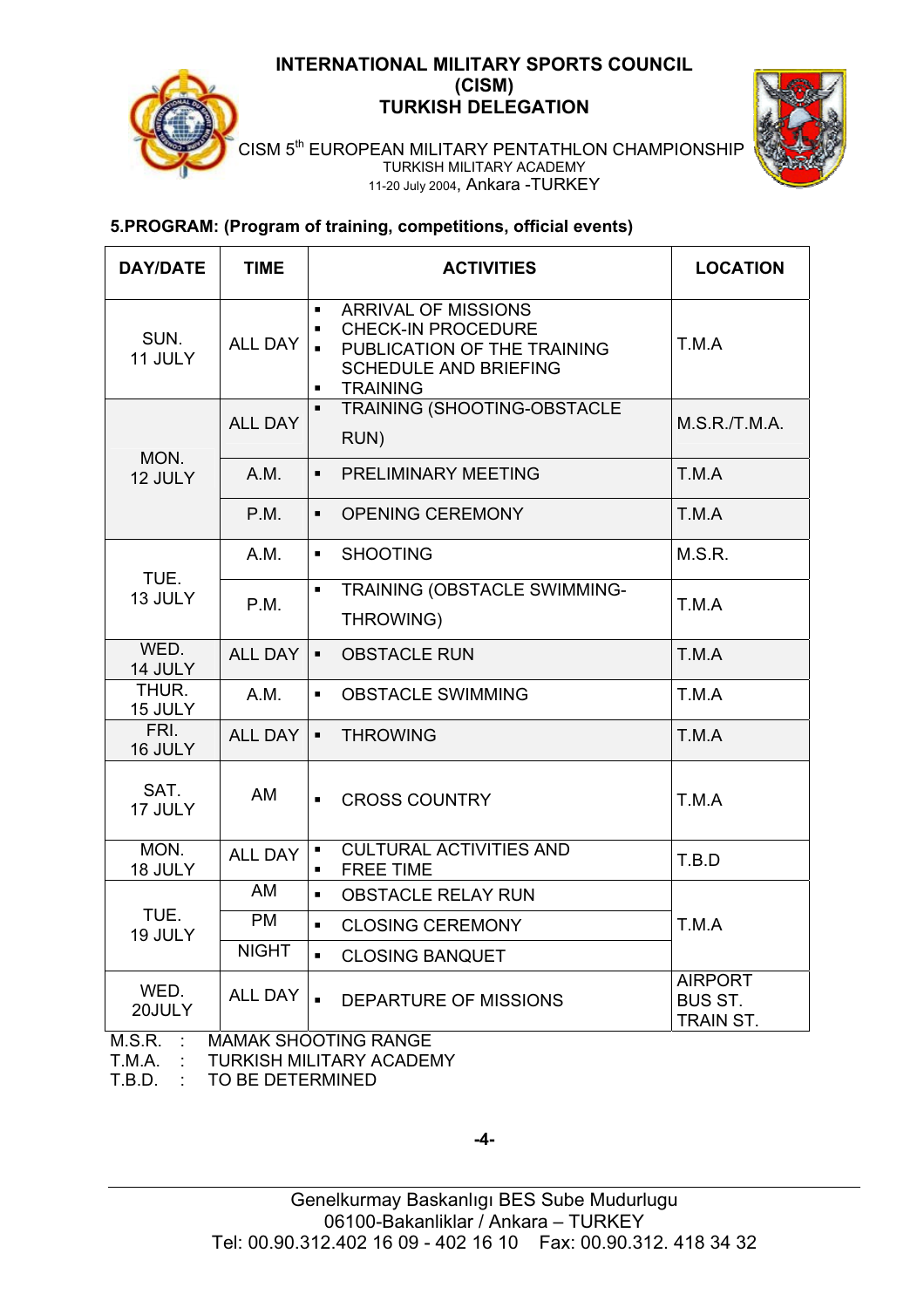



CISM 5<sup>th</sup> EUROPEAN MILITARY PENTATHLON CHAMPIONSHIP TURKISH MILITARY ACADEMY 11-20 July 2004, Ankara -TURKEY

## **6.COMPOSITION OF THE MISSION**

| Chief of Mission          |   |
|---------------------------|---|
| <b>Team Captain</b>       | 1 |
| Coach Men                 | 1 |
| Coach Women               | 1 |
| <b>Male Contestants</b>   | 6 |
| <b>Female Contestants</b> | 4 |
|                           |   |

#### **Total Max. 14**

 The organizer will definitely not accept additional mission members, except members of the TC Military Pentathlon and/or those in possession of an authorization signed by the Chief of the Turkish Delegation, prior to the Championship. If desired, the organizing committee can assist in making hotel reservations in Ankara which will be charged 100 \$ per day per person.

#### **7.GENERAL INFORMATION**

#### **7a.CONDITIONS OF STAY**

 During their stay in Ankara participants will be hosted by the Turkish Armed Forces more specifically of the Turkish Military Academy. Normal board and lodging are at the expense of the organizer from July 11 to July 20, 2004.

 Extra expenses including telephone, telegrams, additional drinks, etc., are to be paid by the consumer.

 Accommodation of missions in barracks, before July 11 and after July 20 will **NOT** be possible. Daily accommodation before and after these dates will be in civilian hotel which will charge 100 \$ per day per person.

 The organizer will take care of medical support (first aid service) at the competition site. A doctor and an ambulance will be present in order to provide first aid service. The infirmary at the Turkish Military Academy will provide medical service round the clock.

 **Participants' health insurance must be valid in Turkey and a copy must be handed over if it is applicable.**

**-5-**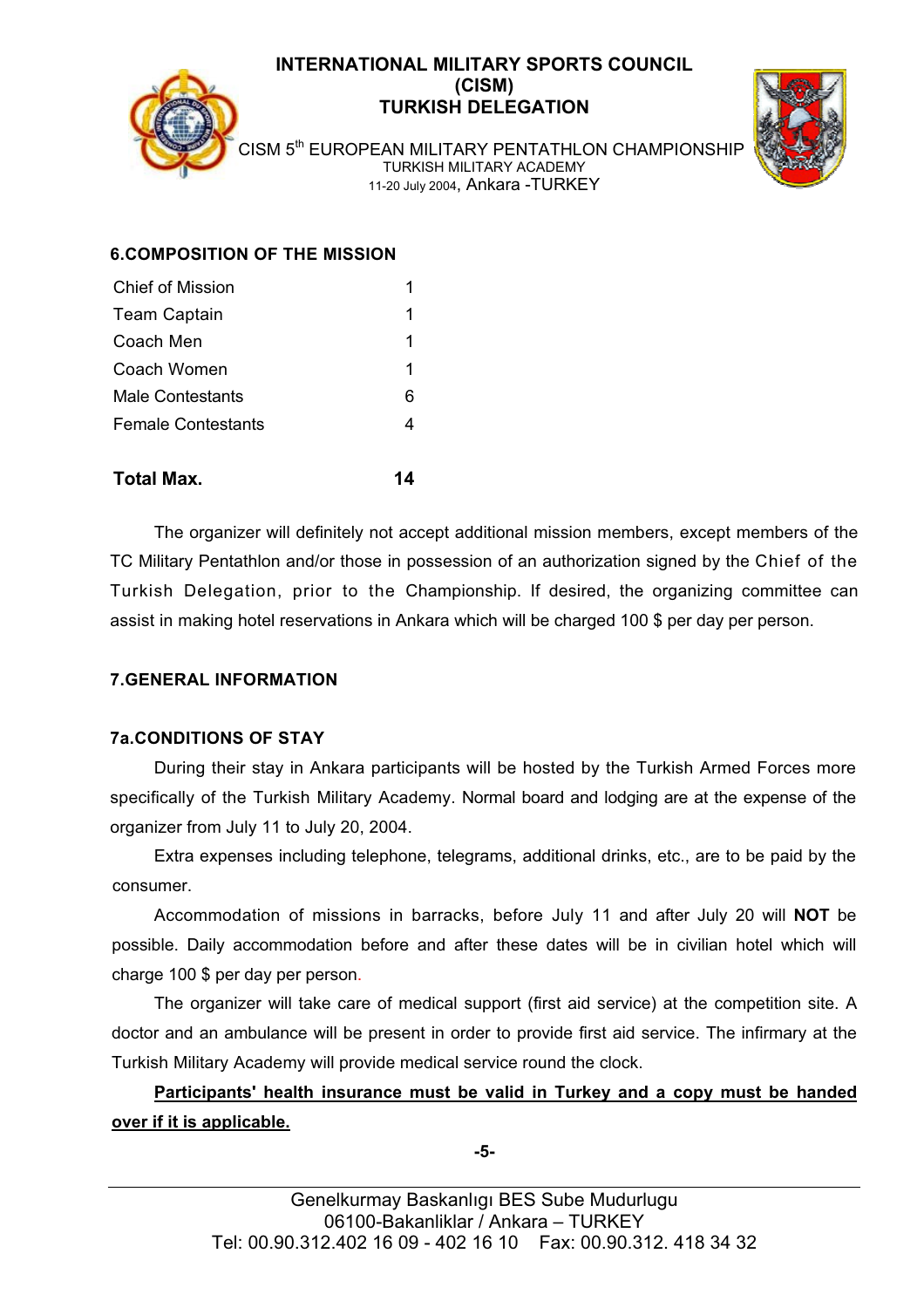



CISM 5<sup>th</sup> EUROPEAN MILITARY PENTATHLON CHAMPIONSHIP TURKISH MILITARY ACADEMY 11-20 July 2004, Ankara -TURKEY

The Organizing Committee is **NOT responsible** for:

- Hospitalizations,
- Surgical operations or other special treatments,
- Repatriation in case of decease by illness or accident,
- Other expenses on account of illness/accident such as compensations, loss of income, etc.

## **7b. FOOD/BEVERAGES**

In Ankara, tap water is fully fit for drinking; the use of bottled water is not necessary, but will be available.

Menus have a large variation; special diets and religion-related requirements will be taken care of on demand. Please, indicate these requirements at Annex 2 a.

## **7c. WEATHER CONDITIONS**

Average weather forecast in Ankara in July:

- **Temperature:** 28-30 Centigrade daytime 22-24 Centigrade nighttime.
- **Rain** : rarely and short.
- - **Weather :** mostly sunny

## **7d. GENERAL REGULATIONS**

The Championship will be conducted:

- Based upon the CISM General Regulations.
- Based upon the Military Pentathlon General Regulations edition 2003.

 In accordance with article 20, all competitors must have a Military Pentathlon Identification Number (MilPIN).

## **7e. CONDITIONS OF ADMISSION**

 In accordance with article 3,19 of the CISM regulations, all competitors must be personnel on active duty. Competitors must also carry their Military Identity Card, as prescribed in the CISM regulations. Military IDs will be checked.

**-6-**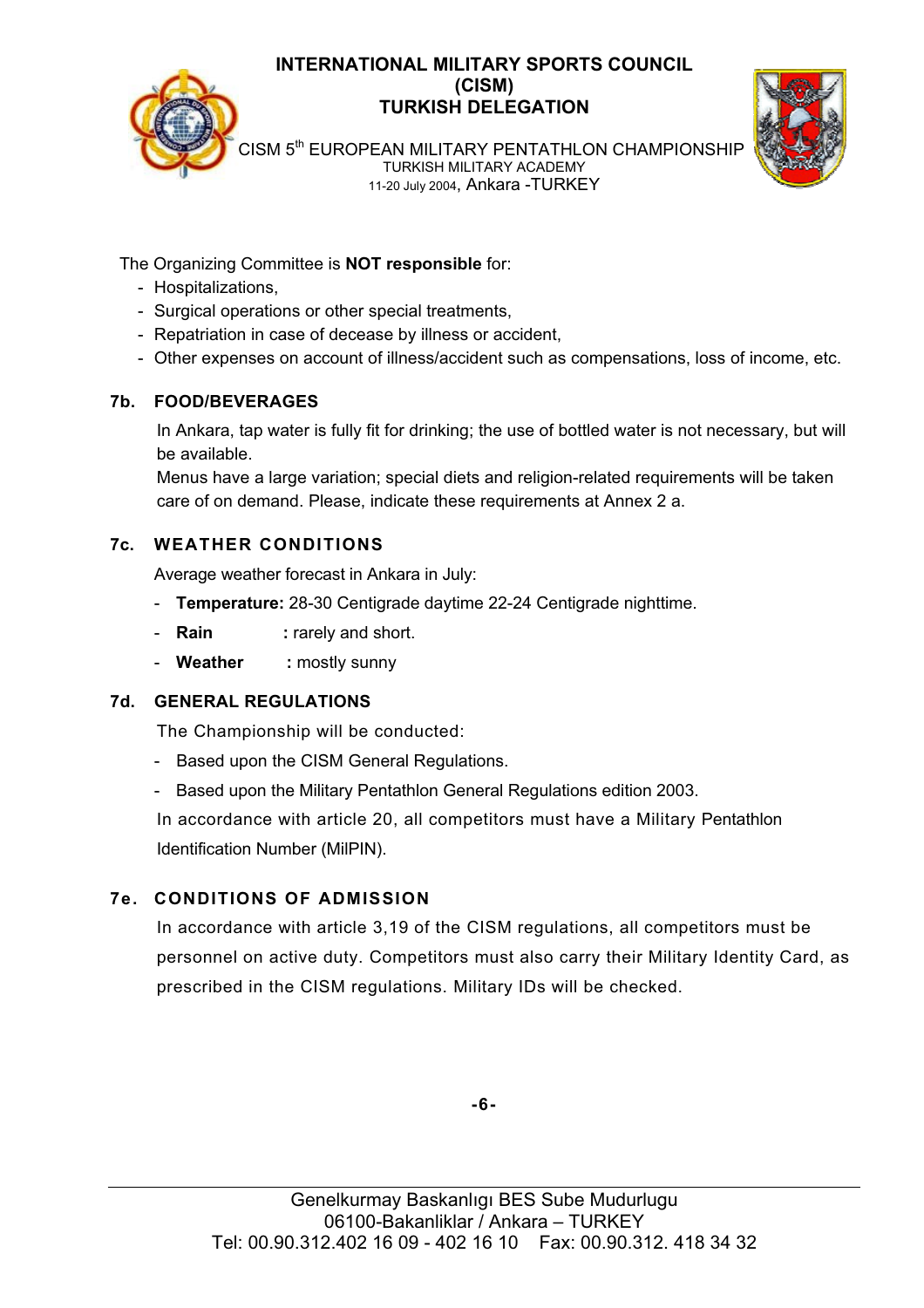



CISM 5<sup>th</sup> EUROPEAN MILITARY PENTATHLON CHAMPIONSHIP TURKISH MILITARY ACADEMY 11-20 July 2004, Ankara -TURKEY

## **7f. SPORTS FACILITIES**

## **1. SHOOTING**

- Rifle shooting competition will take place in MAMAK garrison which is 18 Kilometers far from the Turkish Military Academy.
- 300m Rifle Shooting range includes 40 targets.
- All facilities are available in range area.
- Shuttle bus services will be provided for training and competitions.
- At the shooting range an electronic target system is used.
- The system has been manufactured by SIUS-ASCOR.
- P.S. Competitions will be held at 300 M. Range

## **2. OBSTACLE RUN AND OBSTACLE RELAY**

- Obstacle run track is located within the Turkish Military Academy Campus,
- Time keeping will be electronic,
- There are two lanes in the track,
- The floor is coated with a plastic material known as "tartan",
- All facilities are available in the track area.

## **3. SWIMMING**

- Obstacle swimming will be held at the indoor swimming pool of the Turkish Military Academy.
- Time keeping will be electronic.
- The length of the pool is 50 M.
- Obstacle swimming will be executed in two lines.
- All facilities are available in the swimming pool.

## **4. THROWING**

- Throwing will take place on the Turkish Military Academy Campus,
- There are five lanes; (3 lanes for competition, 2 lanes for warm-up),
- All facilities are available in the area.

## **5. CROSS COUNTRY**

- Cross-country run will be held on the Campus of the Turkish Military Academy.

**-7-**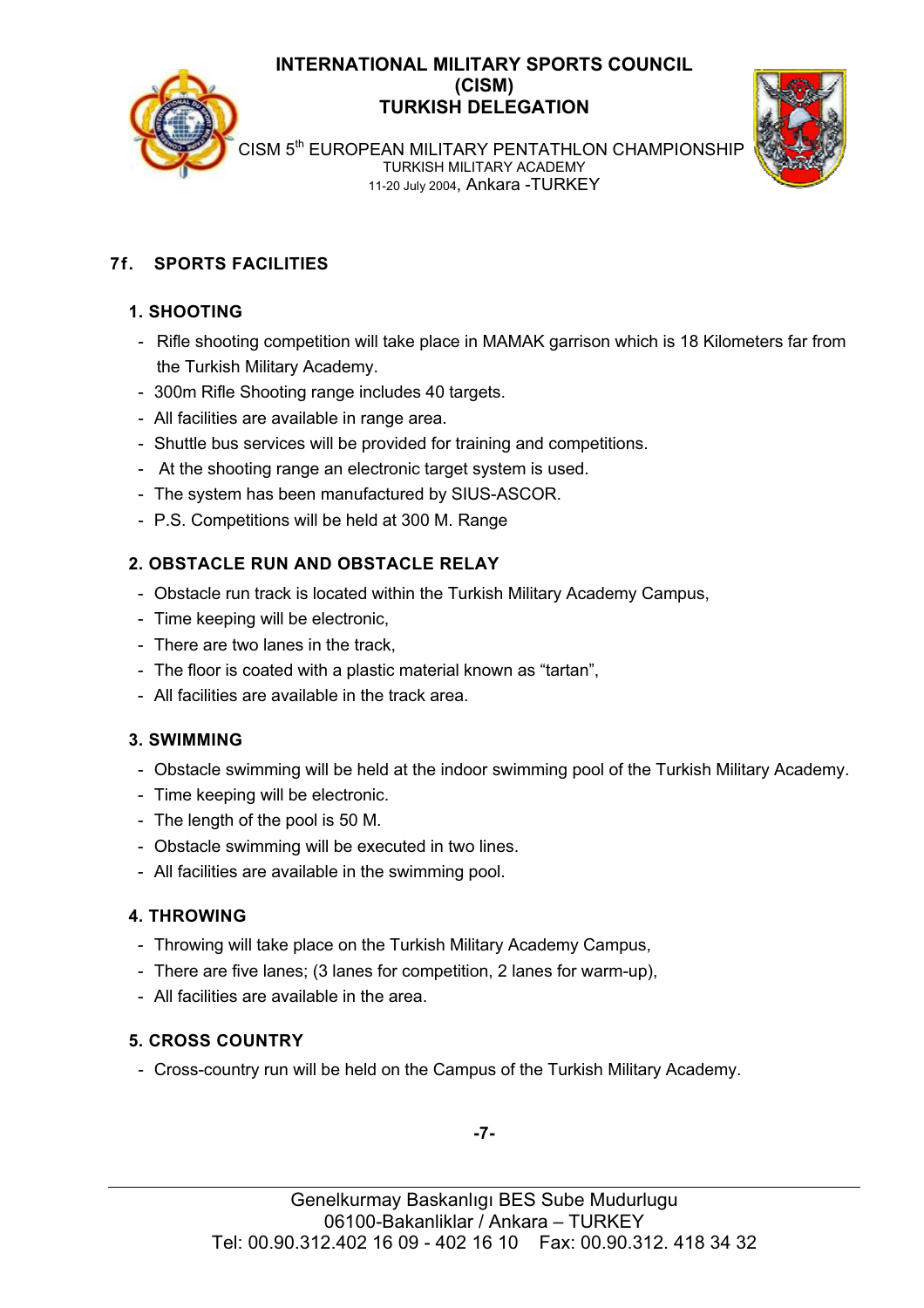



CISM 5<sup>th</sup> EUROPEAN MILITARY PENTATHLON CHAMPIONSHIP TURKISH MILITARY ACADEMY 11-20 July 2004, Ankara -TURKEY

## **8. TRAVEL ARRANGEMENTS AND TRAVELLING EXPENSES**

Traveling expenses to and from the point of arrival in Turkey (sec para.8.a) will be the responsibility of the participating missions. The organizer will provide local transportation from the point of arrival to and from the Turkish Military Academy and during the organization.

## **8a. POINTS of ARRIVAL:**

- **\* By plane :** 
	- Civilian : Esenboğa International Airport ANKARA
	- Military : Etimesgut Military Airport ANKARA
- **\* By railway :** 
	- Ankara Train Station ANKARA
- **\* By road :** 
	- Detailed map and driving directions will be sent upon request.

## **9. VISA REQUIREMENTS**

Passports/Visa/Health Regulations: For information on these requirements, please contact the Turkish Embassy or Consulate serving in your country or the nearest one. Application for Visa and transportation of weapons and ammunition is the responsibility of the participating delegations.

## **10. PERMIT TO WEAR UNIFORMS**

A service dress military uniform (summer, short-sleeved shirt without jacket) is required for opening and closing ceremonies, the closing banquet and other official occasions. During the cultural and tourist events civilian costumes will be worn.

## **11. DATES OF APPLICATION**

Final entry ( Annex 2a ) : **14.06.2004** 

**-8-**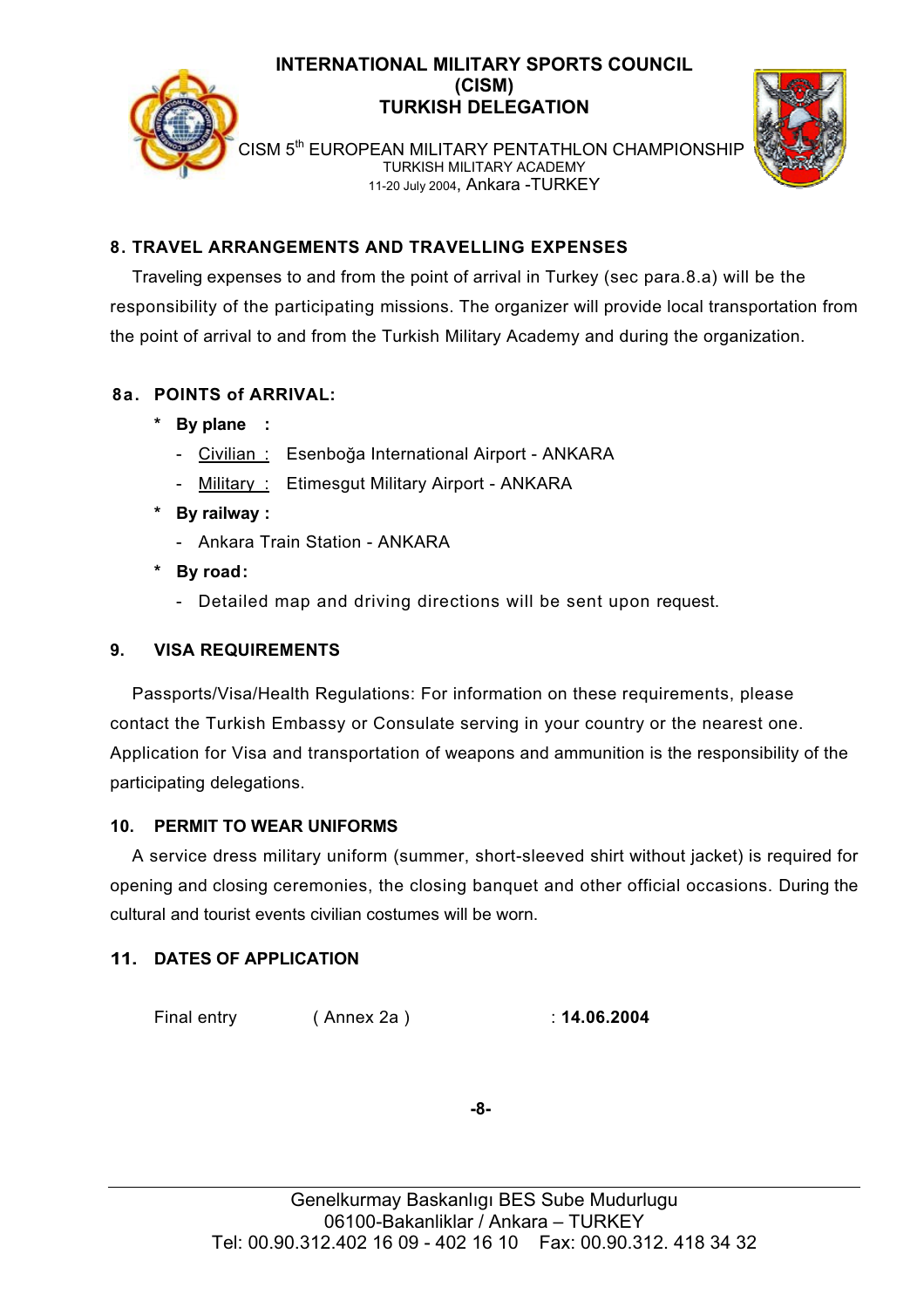

TURKISH MILITARY ACADEMY 11-20 July 2004, Ankara -TURKEY

**Annex 1**

## **A1. CONTENT OF THE INVITATION FORM**

- 1. Place
- 2. Dates
- 3. Address of the organizer (including phone and fax number, as well as e-mail address)
- 4. Invited countries
- 5. Program of training, competitions, official events
- 6. Composition of the mission
- 7. General Information
- 8. Travel arrangements and traveling expenses
- 9. Immigration requirements
- 10. Permit to wear uniform
- 11. Dates of application.
- 12. Final entry form (Annex 2a, 2a1, 2b, 2c, 3)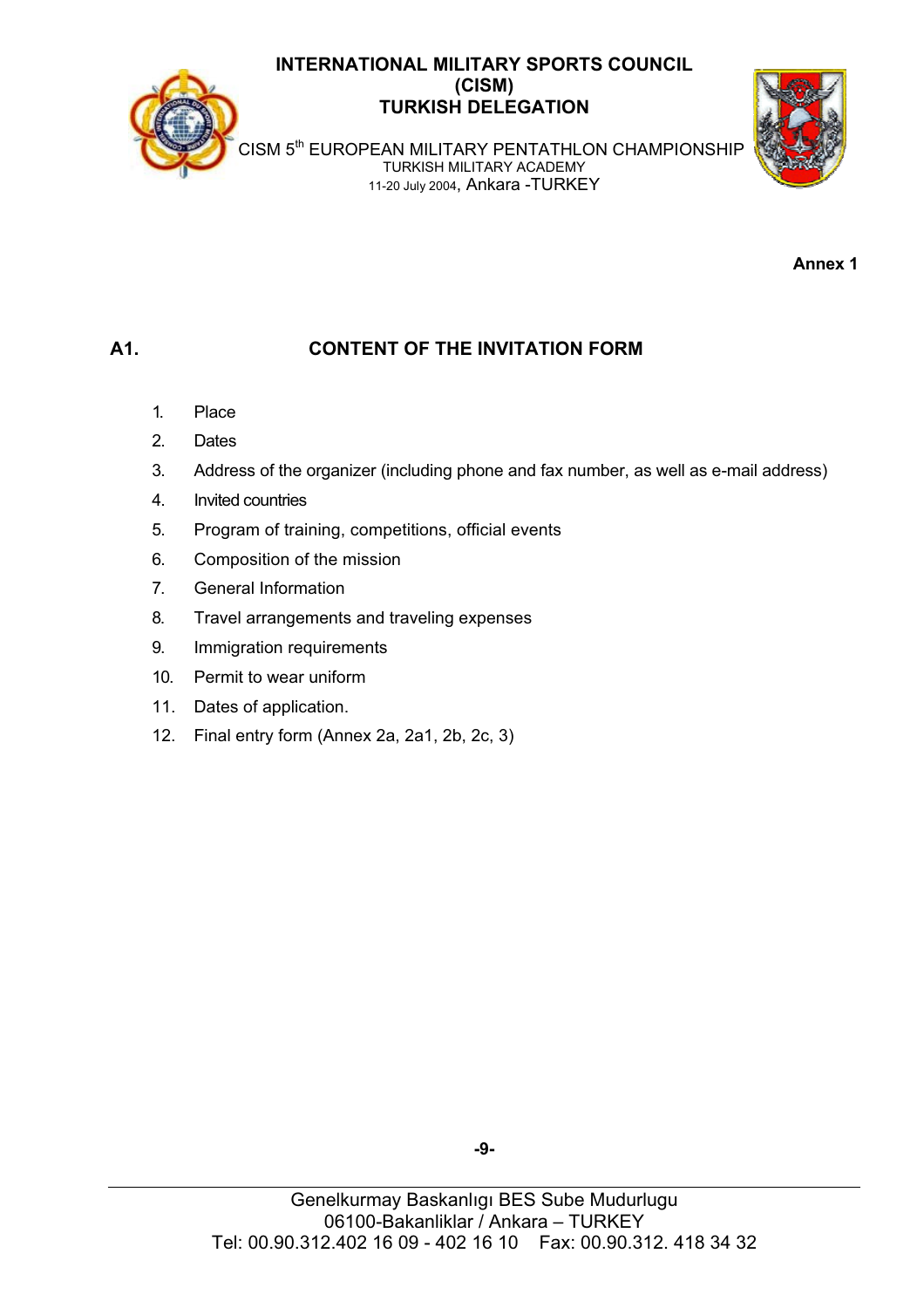

CISM 5<sup>th</sup> EUROPEAN MILITARY PENTATHLON CHAMPIONSHIP TURKISH MILITARY ACADEMY 11-20 July 2004, Ankara -TURKEY



**Annex 2a** 

#### **A.2 FINAL ENTRY**

To be sent back before: **14.06.2004**

**TO :** 

**Colonel Nevzat VAROL Chief of Turkish Delegation to CISM**  Genelkurmay Baskanlığı BES Sube Mudurlugu 06100 Bakanliklar – Ankara / TURKEY

|  | Tel : ++ 90 312 402 16 09 - 402 16 10  |
|--|----------------------------------------|
|  | Fax : $+$ 90 312 418 34 32 - 425 08 13 |
|  | E-Mail: turkishcism@tsk.mil.tr         |

#### **COPY TO :**

 CISM General Secretariat Rue Jacques Jordaens 26 B 1000 Brussels BELGIUM

Fax : 00 (32-2) 647 53 87

Contact address of the participating delegation:................................................................................. …………………………………………………………………………………………………………………  $\mathcal{L}^{\text{max}}_{\text{max}}$ 

| <b>DATE OF ARRIVAL</b> | <b>DESCRIPTION</b>             | <b>DATE OF DEPARTURE</b> |
|------------------------|--------------------------------|--------------------------|
|                        | Day                            |                          |
|                        | Time                           |                          |
|                        | Place                          |                          |
|                        | <b>Means of Transportation</b> |                          |
|                        | <b>Flight Number</b>           |                          |
|                        | <b>Bus Number</b>              |                          |

**Date**:……………………………. **CoD Signature**:…………………………….

**CoD Rank/Name** :…………………………….

#### **-10-**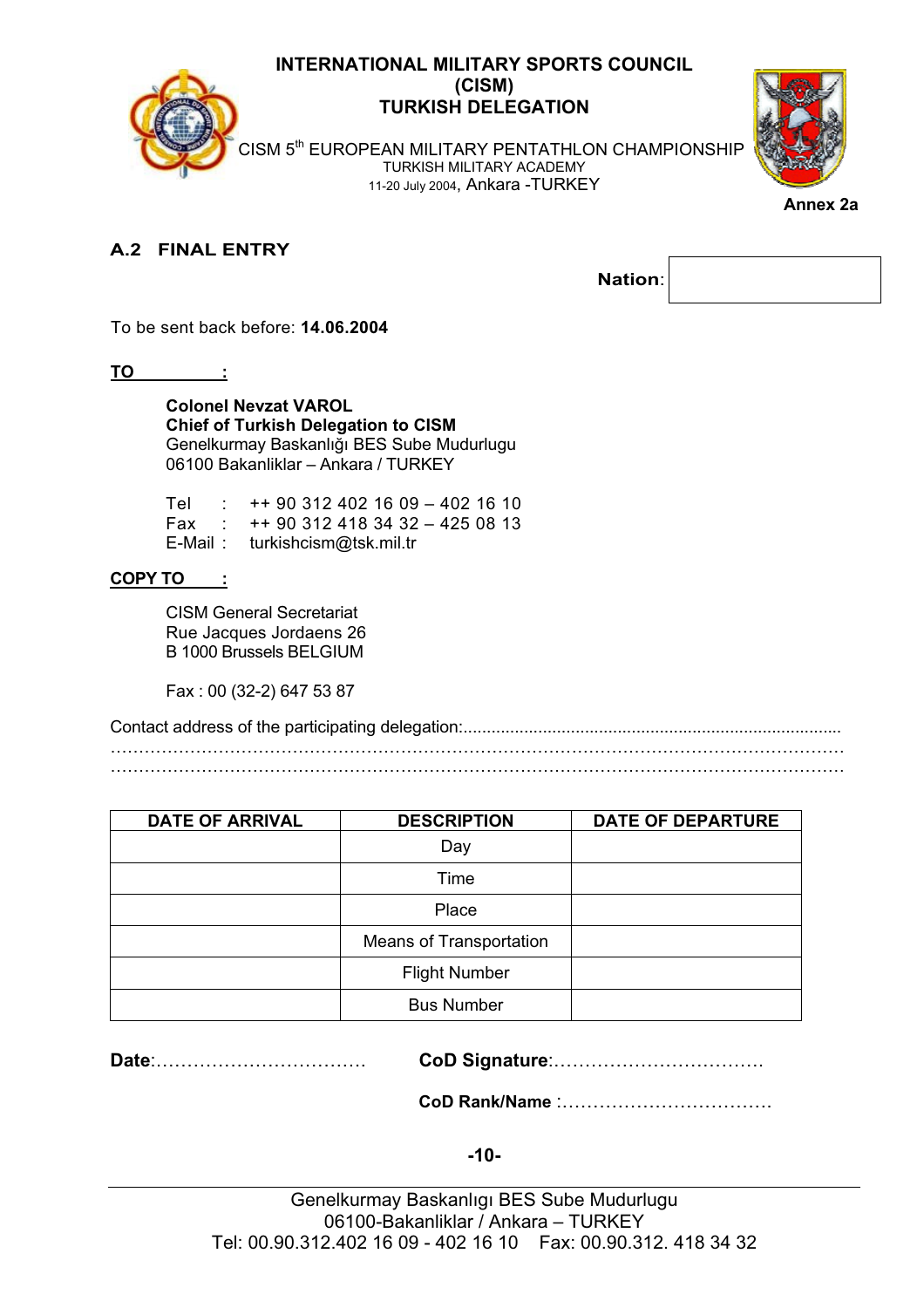



**Annex 2a1** 

#### **A2.1 FINAL ENTRY**

**Nation**:

## **Type of weapons: Serial number of weapons**  1 2 3 4 5 6 7 8 9 10  **Ammunition**  Caliber : Quantity : Participation in the Obstacle Relay: Men Women Miscellaneous (e.g. Information on number of participants eating Islamic or Kosher food, etc.) **Date**:……………………………. **CoD Signature**:…………………………….  **CoD Rank/Name** :……………………………. Yes No **7.62** mm **6.00** mm

#### To be sent back before: **14.06.2004**

**-11-**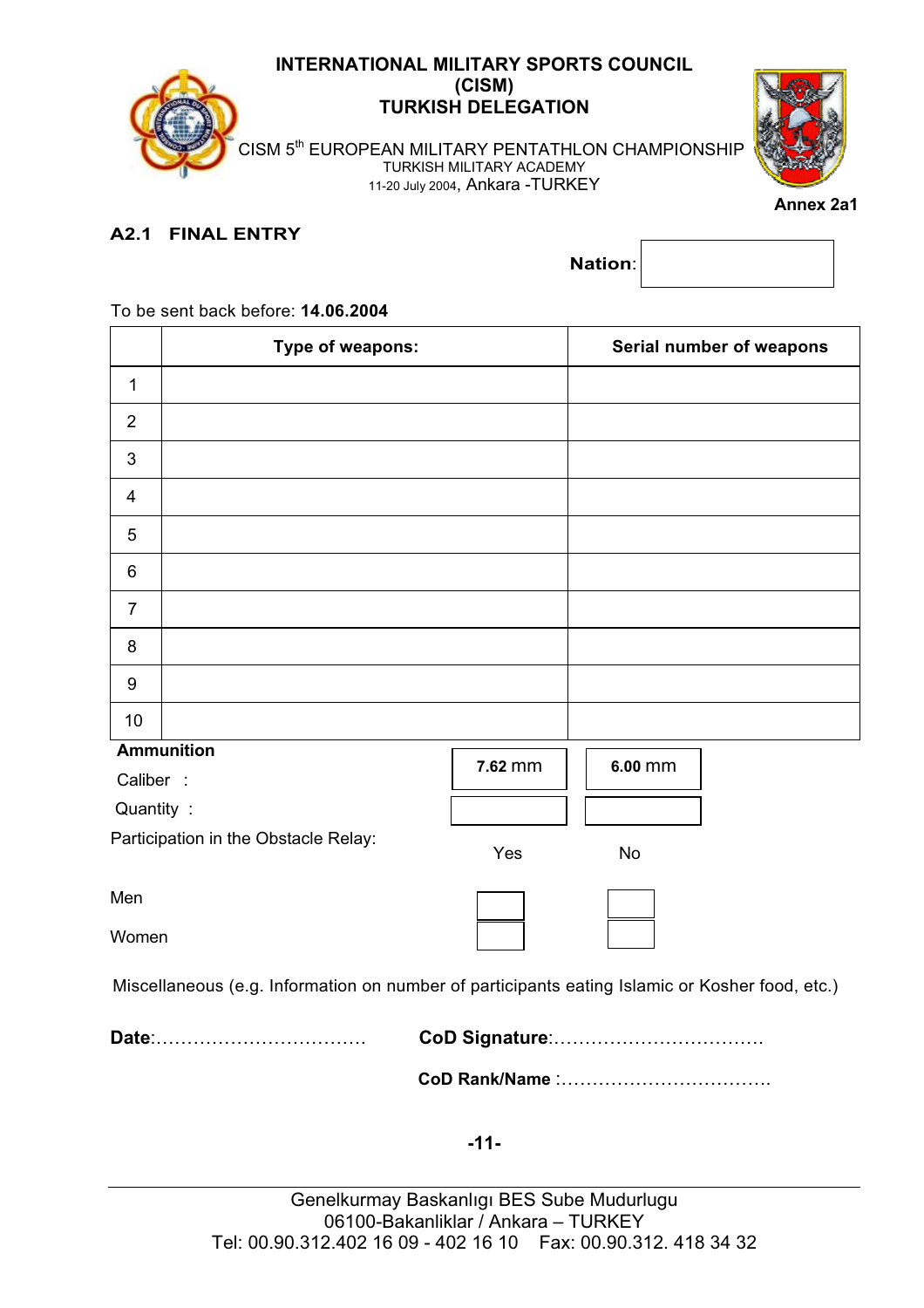

CISM 5<sup>th</sup> EUROPEAN MILITARY PENTATHLON CHAMPIONSHIP TURKISH MILITARY ACADEMY 11-20 July 2004, Ankara -TURKEY



 **Annex 2b** 

## **A.2.2 FINAL ENTRY**

To be sent back before: **14.06.2004**

## **COMPOSITION OF THE MISSION**

| <b>Function</b>     | <b>Rank</b> | <b>Surname</b> | <b>Given Name</b> | Gender |                 |
|---------------------|-------------|----------------|-------------------|--------|-----------------|
| Chief of Mission    |             |                |                   |        | O male O female |
| EU.TC. Member       |             |                |                   |        | O male O female |
| <b>Team Captain</b> |             |                |                   |        | O male O female |
| Coach Men           |             |                |                   |        | O male O female |
| Coach Women         |             |                |                   |        | O male O female |

| <b>Function</b> | Rank | <b>Surname</b> | <b>Given Name</b> | <b>MilPIN*</b> |
|-----------------|------|----------------|-------------------|----------------|
|                 |      |                |                   |                |
|                 |      |                |                   |                |
|                 |      |                |                   |                |
| Competitors     |      |                |                   |                |
| -Men            |      |                |                   |                |
|                 |      |                |                   |                |
|                 |      |                |                   |                |
|                 |      |                |                   |                |
|                 |      |                |                   |                |
|                 |      |                |                   |                |
|                 |      |                |                   |                |
| Competitors     |      |                |                   |                |
| -Women          |      |                |                   |                |
|                 |      |                |                   |                |
|                 |      |                |                   |                |

\* Military Pentathlon Identification Number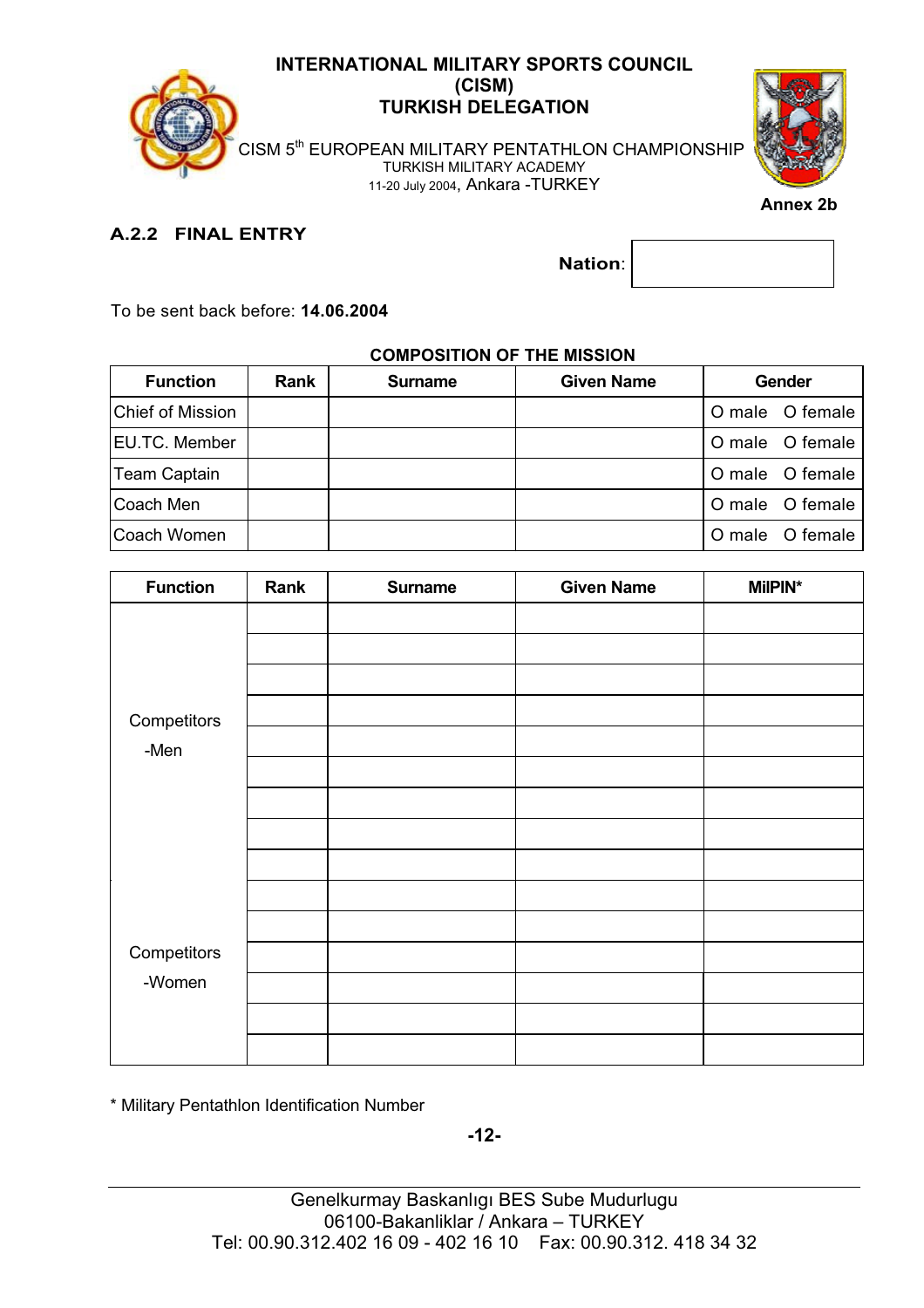

CISM 5<sup>th</sup> EUROPEAN MILITARY PENTATHLON CHAMPIONSHIP TURKISH MILITARY ACADEMY 11-20 July 2004, Ankara -TURKEY



#### **A2.3 FINAL ENTRY**

**Nation**:

**To be sent back before: 14.06.2004**

| <b>MilPIN</b> | Rank | <b>Surname</b> | <b>Given Name</b> | <b>Success in Sports</b> |
|---------------|------|----------------|-------------------|--------------------------|
|               |      |                |                   |                          |
|               |      |                |                   |                          |
|               |      |                |                   |                          |
|               |      |                |                   |                          |
|               |      |                |                   |                          |
|               |      |                |                   |                          |
|               |      |                |                   |                          |
|               |      |                |                   |                          |
|               |      |                |                   |                          |
|               |      |                |                   |                          |
|               |      |                |                   |                          |
|               |      |                |                   |                          |

**Date**:……………………………. **CoD Signature**:…………………………….

 **CoD Rank/Name** :…………………………….